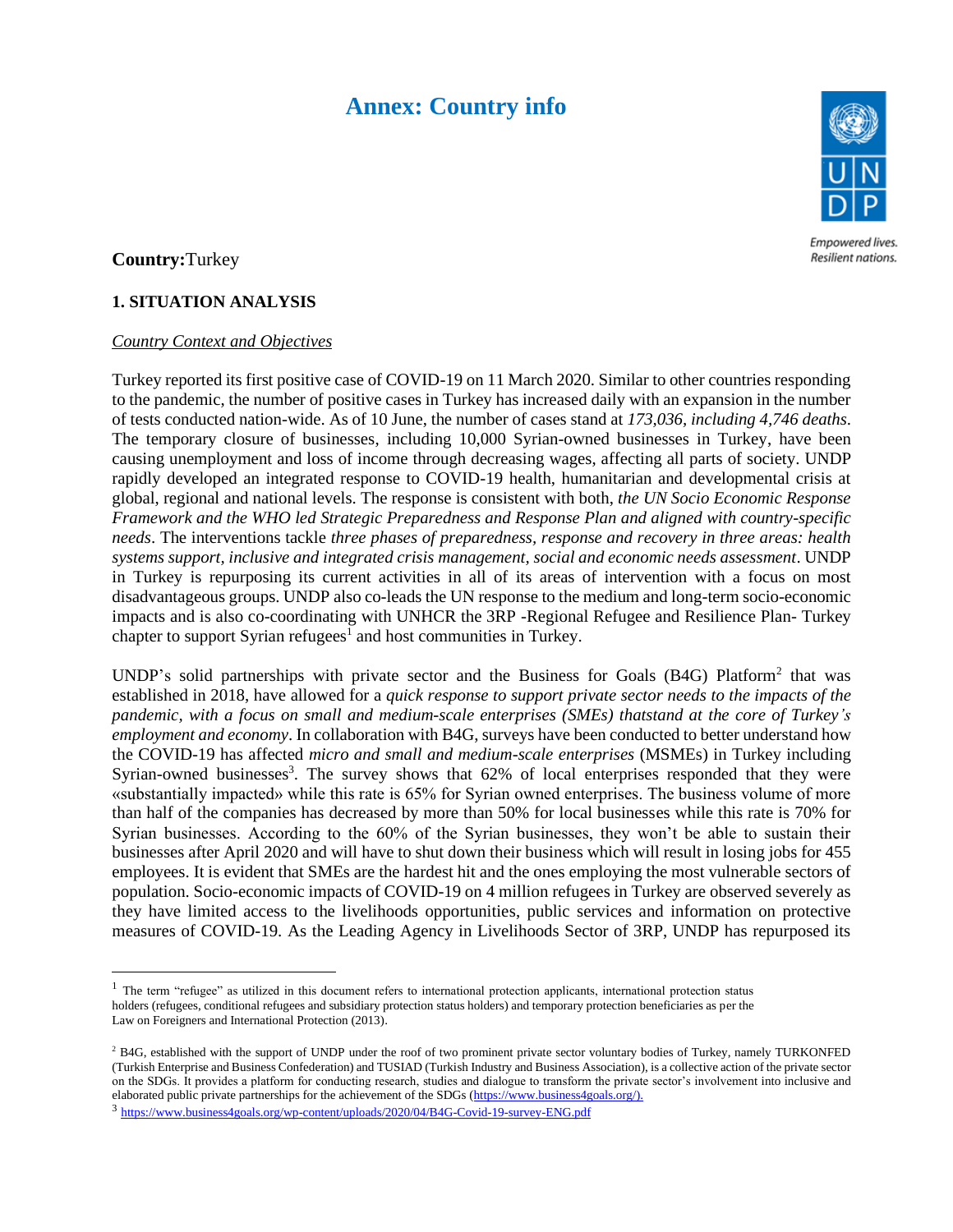Syria Crisis Response and Resilience programming aiming at not only alleviating the impact of the COVID-19 on businesses and refugees but also increase resilience among Syrian community against current and future crises by providing business development support and digital livelihoods opportunities. This is built on UNDP's support to Syrian-owned enterprises and Syrian entrepreneurs since 2018 including but not limited to business development consultancies, financial support for business registration fees and work permits.

As an immediate action to the crisis, Ministry of Health established a Scientific Committee directly reporting to Minister and at the center of decision making/advice for health related issues. This committee is composed of scientists and medical doctors. One sub team of the Scientific Committee is working on R&D to develop treatment alternatives that could contribute prevent or treat the disease and contain the outbreak. Ensuring the provision of appropriate medical equipment and tools at national and regional level and increasing the capacity of currently active 73 diagnostic laboratories (test kits, diagnostic tools) is currently prioritized by the Ministry of Health, which is also the main area of support requested from UNDP. The inability to combat the disease with effective vaccines and drugs is the main factor which paves way for the occurrence and spread of COVID-19 outbreak, which will be addressed in the Project at hand through procurement of laboratory equipments for clinical investigations. This level of support is also complemented by the UNDP Rapid Response Facility project through provision of technical consultancy and expert support in the field.

With the increase of the intense medical requirement, there has also been an increase in medical waste. According to a survey conducted by UNDP Turkey in cooperation with UNDP Istanbul International Center for Private Sector and Development (IICPSD) in May 2020, the volume of the waste increased that brought difficulties in containment, temporary storage, transportation and handling at sterilization units. The survey also shows that waste management practitioners has been severely affected by Covid-19 and this effect will continue until the end of 2021. As per the results of the Survey, it is also assessed that the *response need for waste management sector especially for medical waste sector can be divided into two categories, one of which is the rapid provision of necessary PPEs and containers for waste management workers especially for workers in medical waste facilities and hospitals and then for the workers in municipal waste management facilities in municipalities that have limited resources*. The latter response might be to increase training and awareness activities for workers as well as for public. If the citizens keep putting their infectious wastes into residual waste bin without keeping them insufficient amount of time in their custody, this may lead spread of the virus to these workers. Therefore, an effective training and awareness activities are also equally important as providing equipment. In addition, putting necessary sanitary equipment for new normal period to public places will decrease the second outbreak of the COVID-19.

In response to the above mentioned impacts of COVID-19 and the *needs identified in consultation with the stakeholders at national and local levels, the Project at hand aims to accelerate supporting firms for technological transformation and undertaking investments towards more inclusive, sustainable and climate friendly business models in response to the medium and long term impacts of COVID*-19. This will be *based on Government's development priorities and UNDP's already existing cooperation and partnerships with the Government, private sector through B4G Platform and local authorities for the achievement of SDGs with a specific focus on green growth and Syria Crisis response and resilience*. UNDP's long-standing partnership with Ministry of Industry and Technology and Development Agencies (DA) that were established to ensure a bottom-up approach to address Turkey's development needs will be utilized in achievement of the relevant Project outputs. The deeper cooperation with DAs will play a crucial role to further UNDP's efforts responding to development based crisis management and support public-private sector partnerships to address the recovery needs of SMEs. The Project is also in full alignment with UN socio-economic response strategy and planning to mobilize joint action of the public and private sector for Covid-19 response and recovery towards a rights-based, gender sensitive, refugee inclusive and low-carbon economy.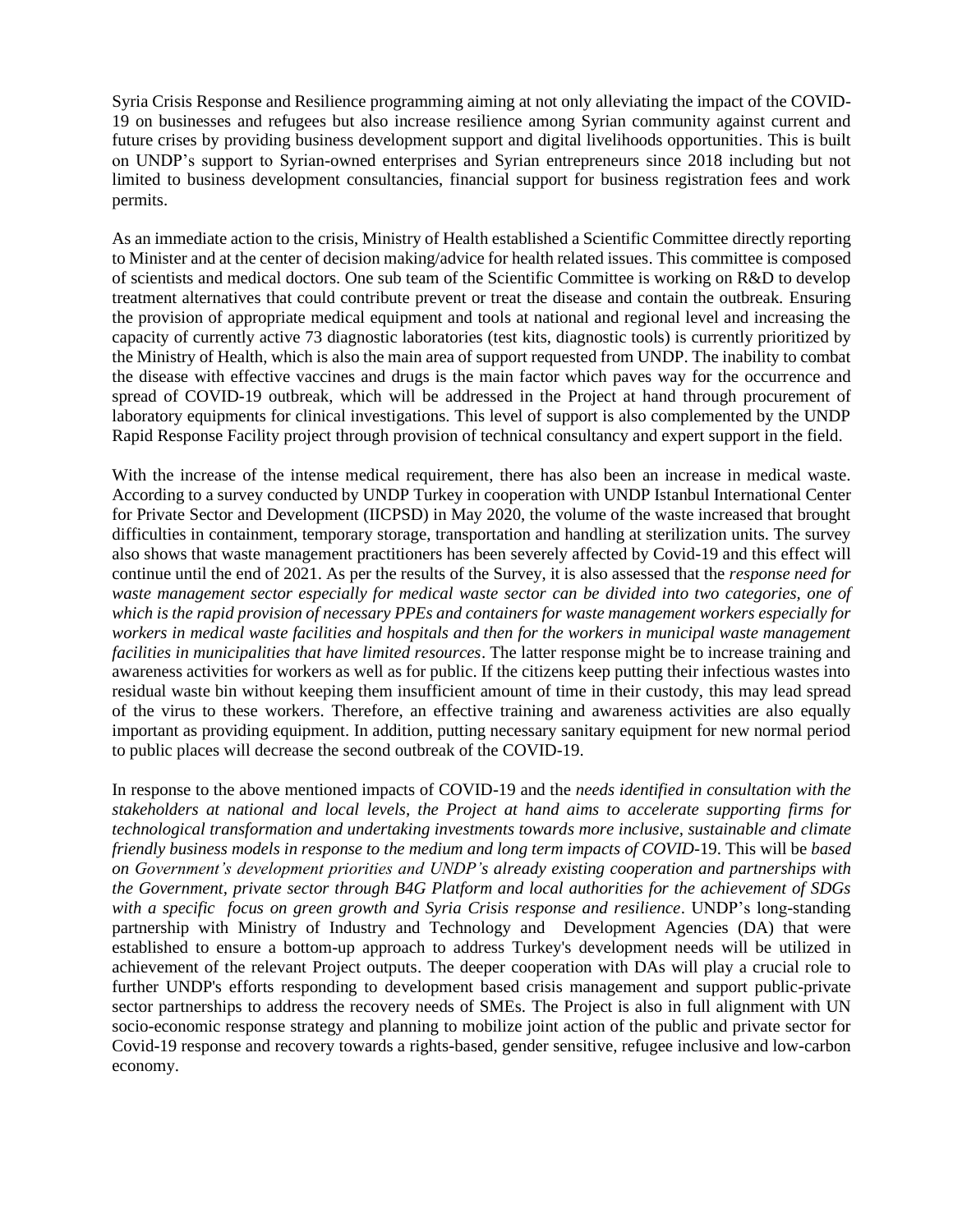#### *Strategy*

*The project is fully in line with UNDP COVID-19 Response Policy and Programme Offer and directly linked with the regional UNDP COVID-19 programme offer and will complement the efforts of government and other development partners.* 

The Project includes activities that fall under the following Outputs of the Global Proposal to Japan Supplemenatry Fund:

Output 1- Health Systems Strengthening: The UNDP Turkey project proposal addresses the needs on "*Health care waste management*" and "*Health Procurement*". *Based on the request of the Ministry of Health (MoH),* the Project will support Ministry's efforts to enhance their crises response actions via additional laboratory equipments to serve immediate needs of the relevant units at the Ministry. These will serve different departments both on clinical investigations as well as supportive research actions and will be coordinated by the key directorate who is responsible to manage response and recovery actions. UNDP will be partnering with WHO to quickly respond to health related issues/ requests and strengthen an effective crisis management in the country.

The Project will also address medical waste related needs with a view to *address the new challenges of municipalities and hospitals that have limited resources of containers, PPEs for med-waste treatment and required capacity for effective management of medical waste management and based on the agreement with the Government for support in this area.* The Output will also have a specific focus on a big new pressure on municipalities in terms of rapid sterilization of these equipment through sterilization units and UV containers that enable these wastes to be sterilized and decrease the risk of exposure by others. To this end, the activities that are proposed under this Output will be piloted in selected provinces and expected to provide a model having good practices and lessons learned that potentially contribute to the overall functioning of medical waste management system of Turkey, which is managed by Ministry of Environment and Urbanisation (MOEU) through the municipalities at local level<sup>4</sup>. The activities under these Output are designed upon consultation and request by 28 medical waste sterilization companies<sup>5</sup> serving to 37 Municipalities and endorsement of the Ministry of Environent and Urbanization.

Output 2- Inclusive and integrated crisis management and response: The UNDP Turkey project proposal under this Output will support national and sub-national capacities for planning, coordination and crisis management and in partnership with Development Agencies by developing guidelines and strategies for 6 fragile sectors including tourism, automotive, machinery, textile, food and logistics sectors and conducting a global market analysis and product space analysis in selected Development Agencies. In total, it is aimed to develop 32 guidelines and strategies. DAs already started to evaluate the problems and opportunities at regional level to provide feedbacks for national policies and actions as well as regional priorities. Being mostly based on qualitative data through comprehensive surveys and interviews, ongoing analyses will provide a reference for the project actions. The regions selected in consultation with General Directorate for Development Agencies (DGDA) are as follows:

Food: 4 regions including Thrace Region, South Marmara Region, TRC3 NUTS-II Region, Northeast Anatolia Region

Tourism: 8 regions including West Mediterranean Region, Eastern Black Sea Region, Southeast Anatolia Region, Cappadocia Region, South Aegean Region, Eastern Black Sea Region, North Anatolian Region, Çukuroa Region

<sup>4</sup> According to By -law on Medical Waste Management, MOEU regulates the medical wastes through giving responsibility to municipalities for disposal and obligation to hospitals for delivering their medical wastes to municipal owned or delagated companies.

<sup>5</sup> These companies are either municipality owned or delegated and representing needs of hospitals and municipalities under their territories.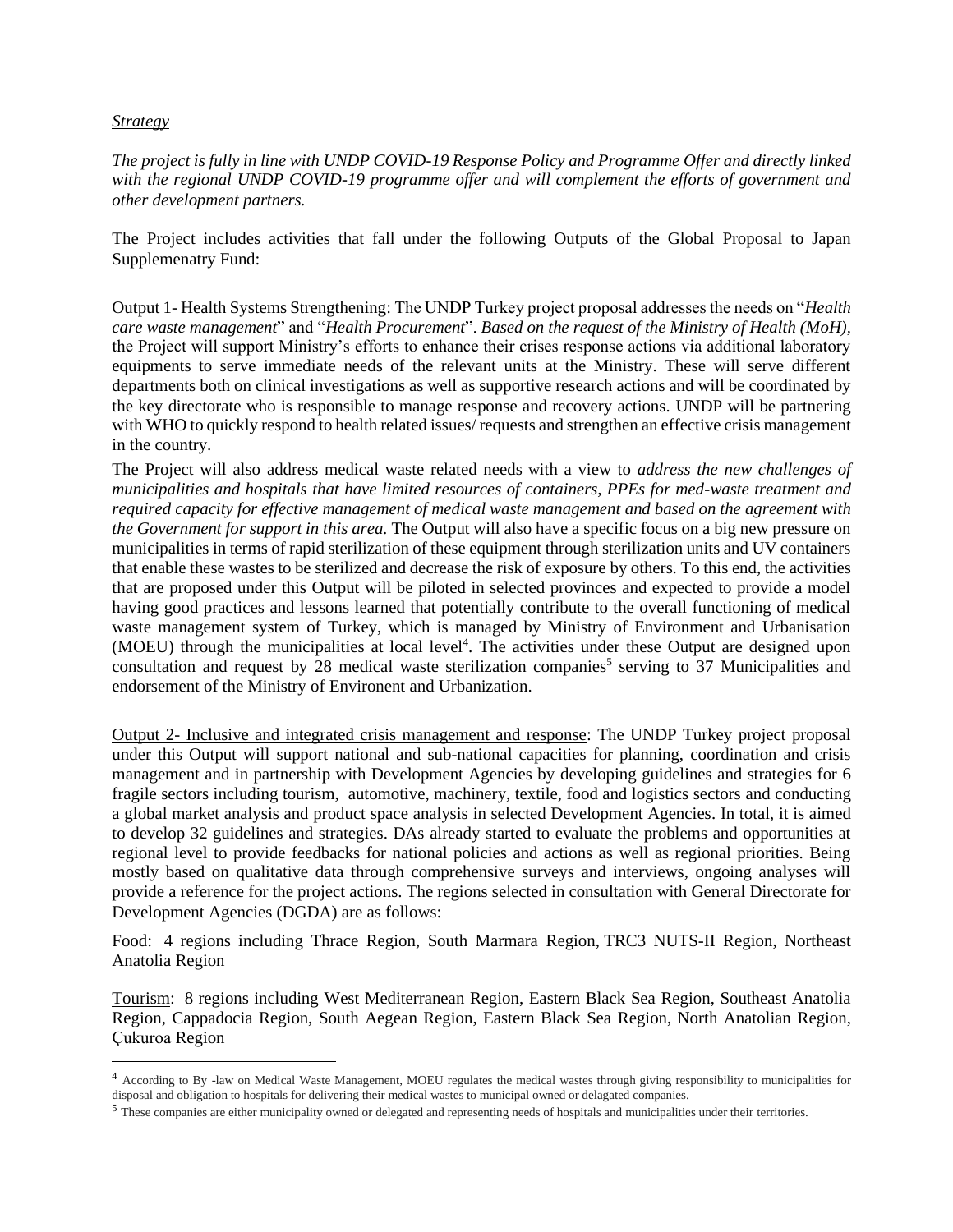Logistics: 7 regions including Eastern Mediterranean Region, TRA2 NUTS-II Region, Istanbul Region, Izmir Region, Eastern Marmara Region, Ankara Region, Çukurova Region,

Machinery: 4 regions including Middle Black Sea Region, TRC1 NUTS-II Region, South Aegean Region, TR52 NUTS-II Region,

Textile: 6 regions including South Aegean Region, TRC2 NUTS-II Region, East Anatolia Region, İzmir Region, TRB1 NUTS-II Region, TR41 NUTS-II Region,

Automative: 3 regions including TR33 NUTS-II Region, Eastern Marmara Region, TR41 NUTS-II Region.

In addition, 1,000 SMEs will be provided with technical support and business advisory services to help them develop capacities, through an integrated and harmonized local pandemics and disaster resilience support system, which is based on inclusive and gender sensitive approach to risk-informed resilience. UNDP in cooperation with its private sector partners through B4G Platform and local private sector federations will also provide market based guidance and support to critical sectors to shift their productive capacities for the production of globally demanded PPEs and other related goods, such as ICTs. Ongoing COVID-19 impact assessment process of the DAs and the level of exposure of the disadvantaged groupss will be considered to be the basis in conduct of the activities under Output 2

Complementary to UNDP's existing support to Syria Crisis Response and Resilience programming, the specific needs of the Syrian owned enterprises and businesses to improve digital livelihood opportunities will also be addressed as a vital need while the traditional sectors are shrinking rapidly due to the pandemic. In that respect, Output 2 will focus on increasing the digital capabilities of Syrian owned businesses<sup>6</sup> such as digital communications tools, marketing practices, sales channel development and managing social media tools for businesses through training and mentorship programs and financial support packages for refugees as well as an online freelance working platform that will be developed in cooperation with UNDP Bangladesh. The latter will provide freelance working opportunities on data entry, graphics and web development for refugees holding Arabic literacy and basic computer skills while many refugees working informally or without job security in traditional sectors prior to the outbreak become even more vulnerable to be let go by employers during the pandemic and freelance working platform will be a second chance to maintain their self-reliance.

UNDP's main Government partner to achieve this Output is Ministry of Industry And Technology. The DGDA, which coordinates 26 DAs in Turkey with a mandate of developing economic and social cohesion policies aiming at reducing regional disparities and strengthening the administrative structures for managing regional development. Development Agencies will facilitate local mechanisms for SME empowerment and East Marmara Development Agency (MARKA) is assigned by the DG Development Agencies of Ministry of Industry and Technology to be responsible for the coordination of the output among DAs. Having assigned as the coordinator for risk mitigation activities among DAs, MARKA drafted an 18 month work plan coherent with project activities. Following the endorsement of the DGDAs and launching out in July 2020, the activities, including awareness, capacity building, project development and sustainability actions will be supplementary with the project. Various impact assessments have been conducting by several institutions, academic bodies and companies in order to have a fact-basis for postpandemic policy-making processes. Besides, with the coordination of DGDA, DAs started to evaluate the problems and opportunities at regional level to provide feedbacks for national policies and actions as well

<sup>&</sup>lt;sup>6</sup> UNDP, Mapping of Syrian-owned Entrerprises, 2018-2019, https://www.tr.undp.org/content/turkey/en/home/library/syria\_programme/mappingof-syrian-owned-enterprises.html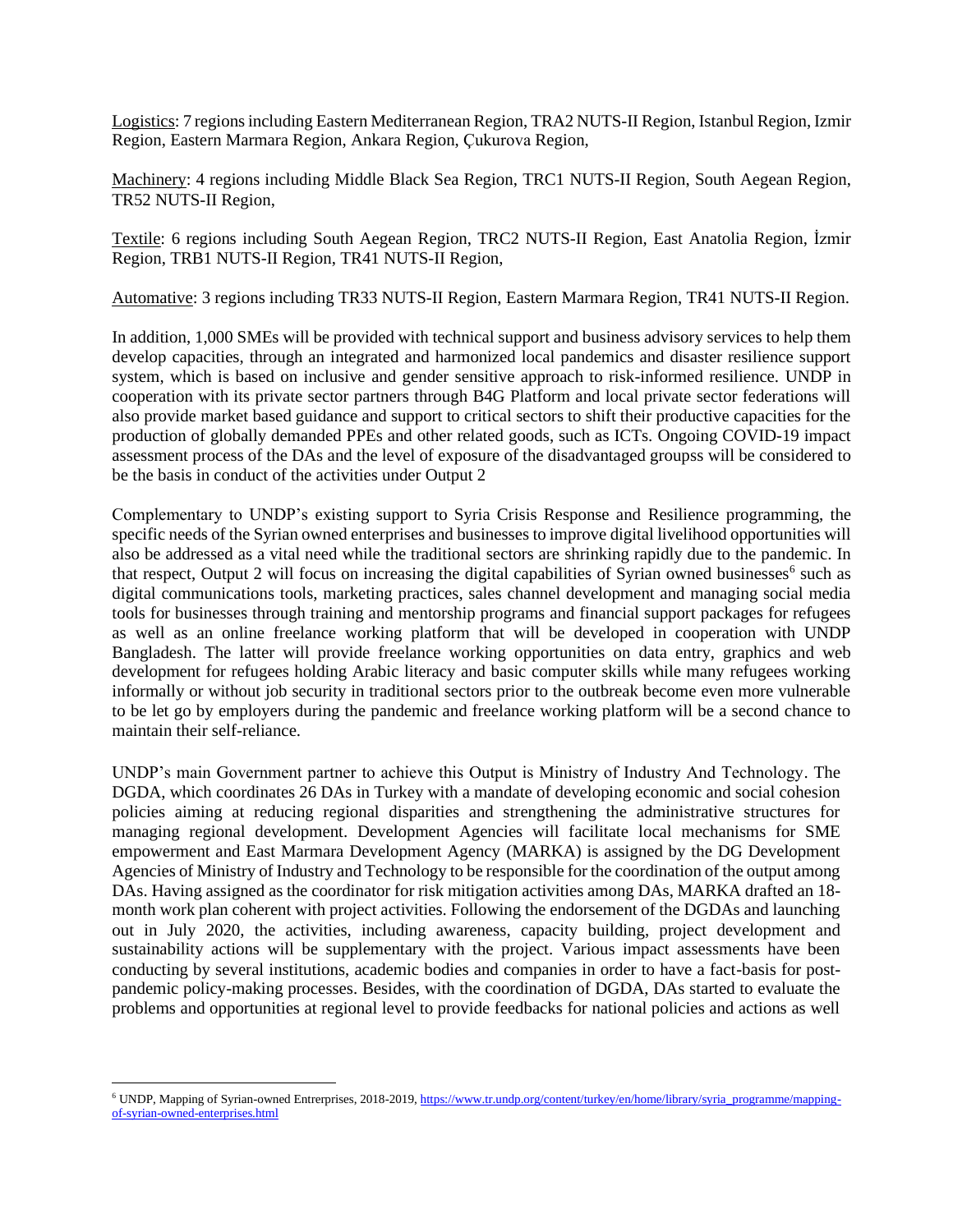as regional priorities. Being mostly based on qualitative data through comprehensive surveys and interviews, ongoing analyses will provide a reference for the project actions.

Private sector partnerships will be ensured through B4G platform partner private sector volunteer based organisations (TUSIAD and TÜRKONFED<sup>7</sup>) and close engagement of Chambers of Commerce/Industry, Electronic Commerce Companies Association (ETİD), Turkish Exporters Assembly (TİM), Automotive Suppliers Association of Turkey (TAYSAD), Istanbul Textile and Apparel Exports Associations (İTKİB), Association of Turkish Machine Manufacturers (MİB) and Investment Support Offices (YDO). Regarding the activities addressing the Syrian population UNDP will continue to work with DG Productivity at Ministry of Technology and Industry, which is the main partner of UNDP in Syria Crisis Response programming supporting entrepreneurship as well as Ministry of Labor, Family and Social Services DG International Labour Force, counterpart in 3RP Livelihoods Sector will be the main institutional contact on freelance working platform and support provided to the Syrian-owned enterprises.

Output 3- Addressing the human rights and socio-economic impacts of COVID-19: The UNDP Turkey project proposal under this Output aims to *provide Building Back Better (BBB)<sup>8</sup> type of support to the Government and private sector to open up towards a low-carbon, inclusive and rights-based economy* in line with SDGs. It is expected that the Project will provide guidance to Government and non-government institutions to apply a resilience lens to economic recovery policies. The impacts of COVID-19 on unemployment especially for youth will be analysed and trainings and capacity building activities will be conducted for 3,000 unemployed men and women to improve their digital skills for their employability in job market in coordination with Regional Development Agencies. UNDP's existing partnership with Turk Telekom, TOBB and Habitat Association for digital empowerment will be utilized.

Working with JICA/Japanese private sector/Japanese NGOs: UNDP Turkey will benefit from the working experience with the Government of Japan in response to the Syria Crisis for increasing capacities within the local communities and economies, and operate in line with the cooperation between Turkey and Japan, as agreed at the 1st Annual Meeting on Japan-Turkey Disaster Risk Reduction Cooperation on December 10th, 2019.<sup>9</sup> Resilience building strategies via increased livelihoods opportunities and strengthened social cohesion will be at the core of the policy recommendations as also defined by BBB to prevent re-creating or exacerbating pre-disaster vulnerabilities.

Human security: This proposal will be implemented focusing on Japan's strong interest to help realize human security in the field in the context of the three priorities of UNDP's response while the Global Policy Network (GPN) will be fully leveraged to support delivery/implementation. The proposed interventions at the core of the design is people-centred, integrated, context-specific and is multi-dimensional in its crisis response-focus. The project will operate under the principle of delivering as one entity with all key actors including the government, private sector, civil society and local communities. It will strengthen national and local capacities for early recovery and social cohesion based on the principles of human rights and 'leaving no one behind as the key principle of SDGs.

Visibility**:** The Government of Japan's contributions to COVID-19 will be highlighted through the most effective and efficient communications methods and channels at country level focusing on *Japan's strong interest to help realize human security in the field***.** An additional priority will be reporting on human interest stories, which aim at highlighting and connecting the implications of UNDP's work and the contribution of

<sup>7</sup> TUSIAD and TURKONFED represent over 80 percent of Turkey's private capital, Fortune 500 of Turkey and over 40,000 local business organizations in total. The engagement of those two organizations and their member local organizations are highly critical in achieving the local businesses in and outside of Turkey in future.

<sup>&</sup>lt;sup>8</sup> "Building Back Better" is adopted officially as an approach to post-disaster recovery aimed at increasing the resilience of nations and communities to future disasters and shocks, in the UN Sendai Framework for Disaster Risk Reduction 2015-2030.

<sup>&</sup>lt;sup>9</sup> https://www.mofa.go.jp/press/release/press4e\_002731.html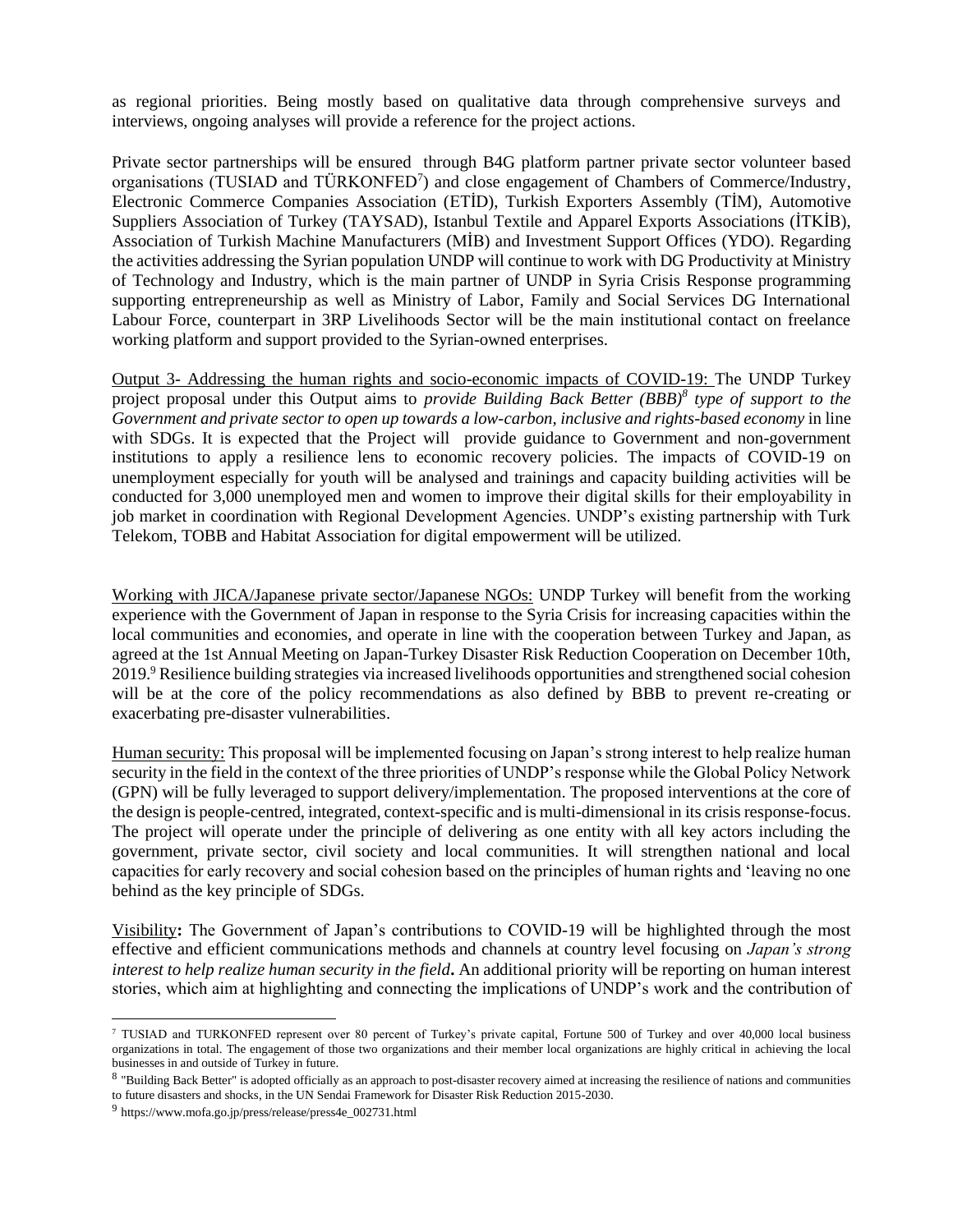the Government of Japan with the impact on people and communities. The Country Office will ensure close coordination with the Embassy of Japan (EoJ) in Turkey, which is particularly important for this specific operation with sensitivity in communication within Japan where the domestic situation of COVID-19 is still serious. High-level visibility actions, involving the EoJ and partners at all levels, will be carried out at critical junctures.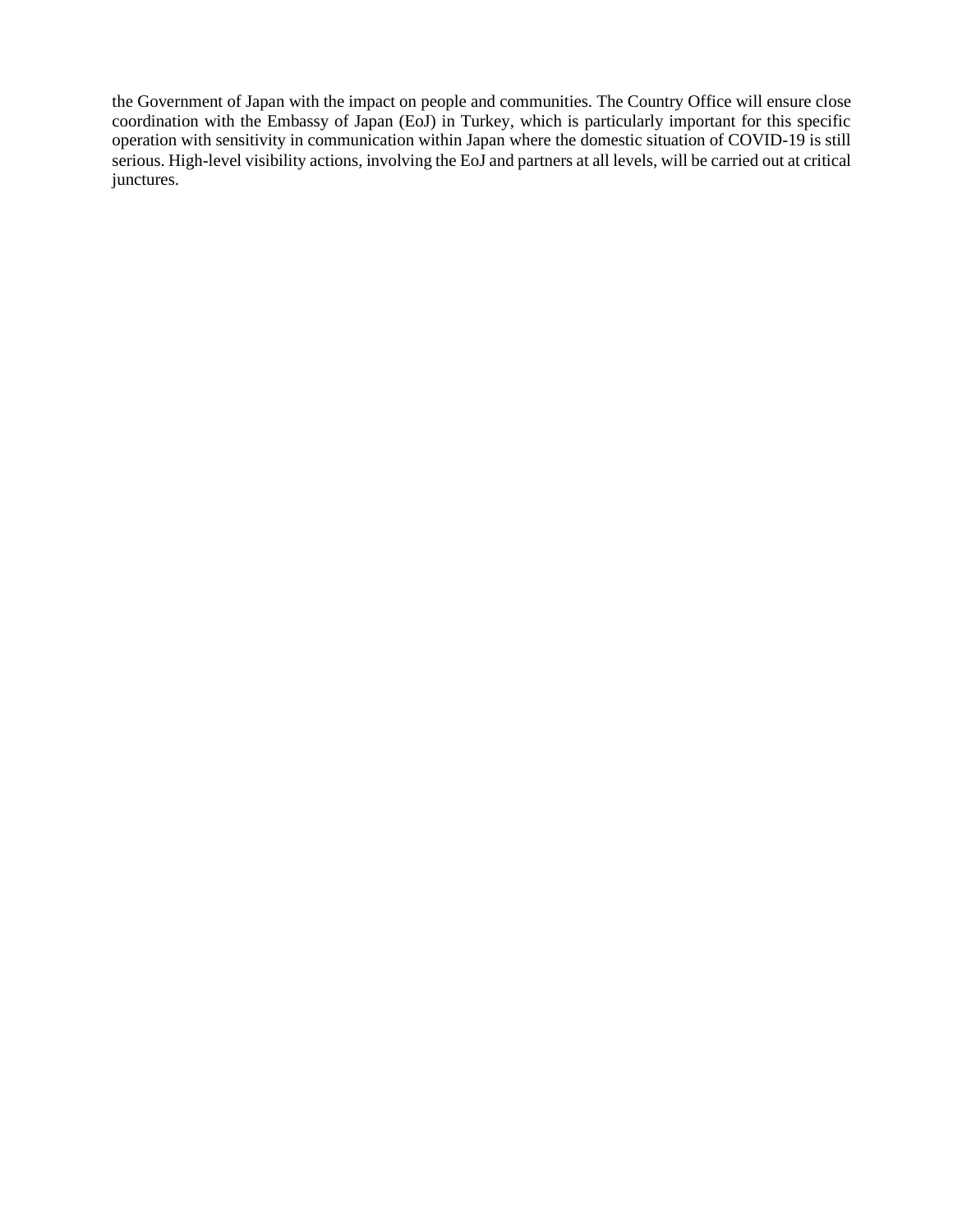## **2. ANNUAL WORK PLAN BUDGET SHEET**

## **Applicable Outcome(s) from the UNDP Turkey Country Programme Document:**

Outcome 1.3:By 2020, improved implementation of more effective policies and practices on sustainable environment, climate change, biodiversity by national, local authorities and stakeholders incuding resilience of the systems/ communities to disasters

CPD Output 1.3.4 Stronger systems and capacities for risk-centred and integrated disaster management

|                                                                           | <b>Project title: Covid-19 Resilience and Response</b>                                                                                                                                                            |                                                                                                                                                                                                                                                                                                                                                                                                                                                                                                                                                                 |                                                                                                                                                                                          |                      |  |  |
|---------------------------------------------------------------------------|-------------------------------------------------------------------------------------------------------------------------------------------------------------------------------------------------------------------|-----------------------------------------------------------------------------------------------------------------------------------------------------------------------------------------------------------------------------------------------------------------------------------------------------------------------------------------------------------------------------------------------------------------------------------------------------------------------------------------------------------------------------------------------------------------|------------------------------------------------------------------------------------------------------------------------------------------------------------------------------------------|----------------------|--|--|
| <b>Expected</b>                                                           | <b>Planned</b>                                                                                                                                                                                                    | <b>Descriptions of</b>                                                                                                                                                                                                                                                                                                                                                                                                                                                                                                                                          | <b>Budget</b>                                                                                                                                                                            | <b>Budget Amount</b> |  |  |
| <b>Outputs</b>                                                            | <b>Activities</b>                                                                                                                                                                                                 | <b>Activities</b>                                                                                                                                                                                                                                                                                                                                                                                                                                                                                                                                               | <b>Description</b>                                                                                                                                                                       |                      |  |  |
|                                                                           | <b>Output 1: Health Systems Strengthening</b>                                                                                                                                                                     |                                                                                                                                                                                                                                                                                                                                                                                                                                                                                                                                                                 |                                                                                                                                                                                          |                      |  |  |
| Output 1: Health<br>Systems<br>Strengthening<br>1.1.Health<br>Procurement | 1.1 Procurement of Equipment for<br>MoH to enhance laboratory<br>equipment capacity for COVID<br>response                                                                                                         | Procurement of laboratory equipment to be deployed in COVID<br>response health care facilities, including 14 PCR (4-channel real-time)                                                                                                                                                                                                                                                                                                                                                                                                                          | 14 PCR (4-channel real-time) with unit<br>price of \$24,285                                                                                                                              | \$340,000            |  |  |
|                                                                           | Baseline: 0<br>Target: 14 (14 PCR Real-Time                                                                                                                                                                       |                                                                                                                                                                                                                                                                                                                                                                                                                                                                                                                                                                 |                                                                                                                                                                                          |                      |  |  |
| 1.3. Health waste<br>Management                                           | 1.2 Capacity building to at least 100<br>hospitals on medical and hazardous<br>waste management in cooperation<br>with MOEU and MOH.<br>Indicator 1.2.1: Number of hospitals<br>assessed according to their waste | • Assessment of hospitals in terms of their hazardous and medical<br>waste characteristics will be conducted for selected hospitals that are<br>directly working on fight against COVID 19 in collaboration with<br>MOH and MOEU. This will be expected to be replicated by other<br>hospitals under the responsibility of above ministries.<br>• Training materials and guidelines that will be delivered via online<br>media (i.e. public video, training modules in a website) will be<br>generation characteristics<br>prepared for the usage of hospitals. | <b>Support Staff and Consultants</b><br>Preparation of training materials on<br>proper management of medical and<br>hazardous wastes and embedding it into<br>a new or existing website. | \$70,000<br>\$10,000 |  |  |
|                                                                           | Baseline:0<br>Target: at least 100                                                                                                                                                                                |                                                                                                                                                                                                                                                                                                                                                                                                                                                                                                                                                                 | Travel to selected cities to observe usage<br>of equipment                                                                                                                               | \$5,000              |  |  |
|                                                                           | Indicator 1.2.2: Number of materials<br>and guidelines distributed to hospital<br>personnel<br>Baseline: 0<br>Target: 3                                                                                           |                                                                                                                                                                                                                                                                                                                                                                                                                                                                                                                                                                 | Preparation of public video to increase<br>awareness.                                                                                                                                    | \$10,000             |  |  |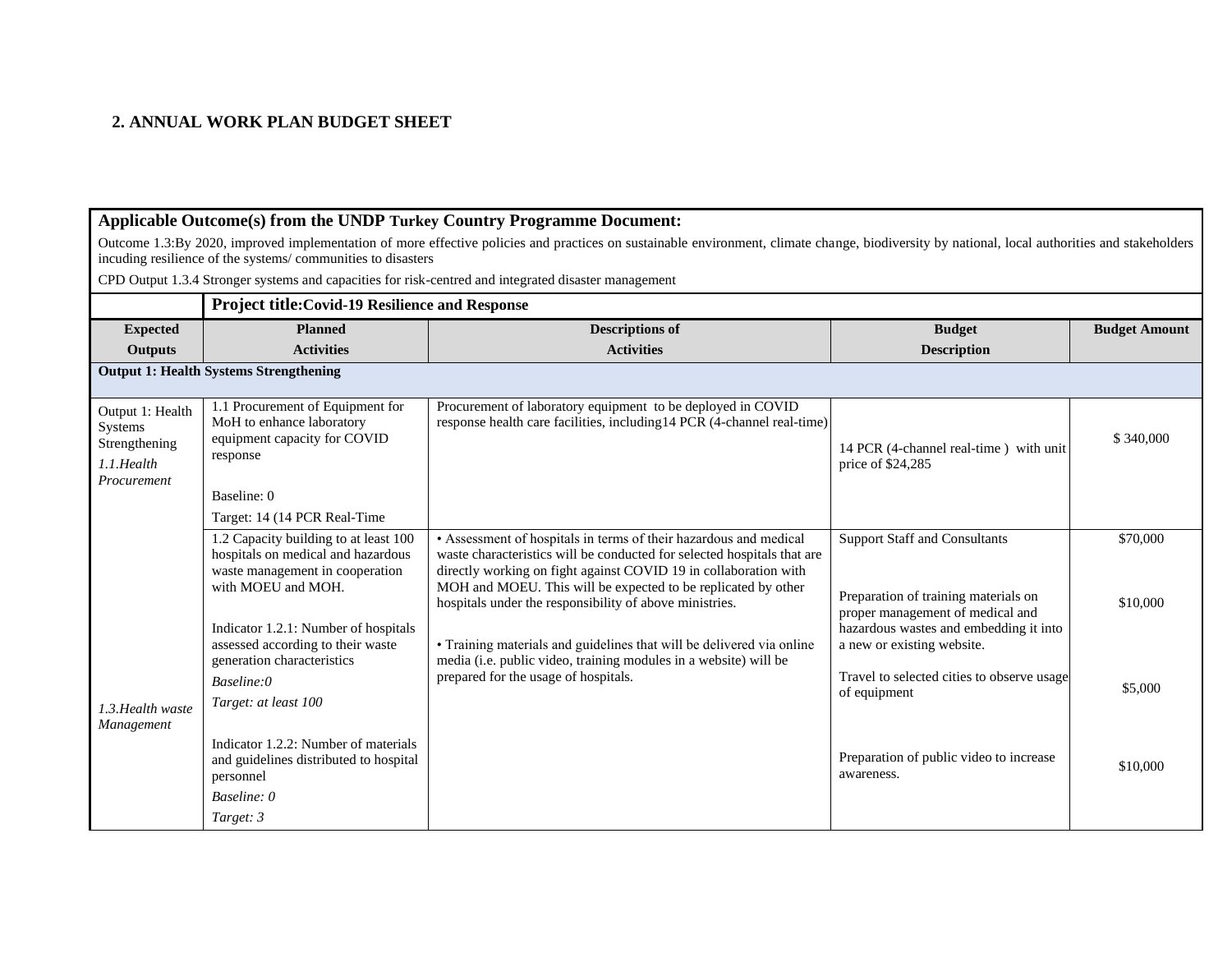|                                        | Indicator 1.2.3: Number of trained<br>hospital and sterilization facility staff<br><b>Baseline: 0</b><br>Target: at least 1000<br>1.3 Environmentally sound<br>management of quarantine<br>equipment and wastes for selected<br>hospitals that are directly working<br>on fight against COVID 19<br>Indicator 1.3.1: Tons of Covid-19<br>related waste handled in a safe and<br>environmentally sound manner | • Assessment of quarantine equipments including, PPEs, plastic<br>quarantine barriers and disinfectant packages that needs to be<br>handled in with national and international standards set by global<br>environmental agreements (Basel Convention), and international<br>institutions (i.e. UN Environment) proper way in order to avoid<br>spread of virus though waste collection chain.<br>• Establishing a proper management structure for quarantine<br>equipment for selected city hospitals, in close cooperation with<br>Provincial Directorates of Ministry of Health and local municipalities. | Consultancy for assesment of quarantine<br>equipments and establishing a proper<br>management structure                                                                                                                                                                         | \$40,000              |
|----------------------------------------|--------------------------------------------------------------------------------------------------------------------------------------------------------------------------------------------------------------------------------------------------------------------------------------------------------------------------------------------------------------------------------------------------------------|-------------------------------------------------------------------------------------------------------------------------------------------------------------------------------------------------------------------------------------------------------------------------------------------------------------------------------------------------------------------------------------------------------------------------------------------------------------------------------------------------------------------------------------------------------------------------------------------------------------|---------------------------------------------------------------------------------------------------------------------------------------------------------------------------------------------------------------------------------------------------------------------------------|-----------------------|
|                                        | Baseline:0<br>Target:1000 tons<br>1.4 Waste equipment support to<br>municipalities for public spaces<br>(metro, mosques, shopping centers)<br>and to hospitals<br>Indicator 1.4.1: Number of extra<br>containers and bins distributed to<br>municipalities and hospitals<br>Baseline: 0<br>Target: 2460                                                                                                      | • Provision of containers (900 safety box), healthcare and<br>hazardous waste bins (500 waste bins with different volume) that<br>will be distributed to hospitals and also containers (60 sterilization<br>units, 1000 UV sterilization bins) will be provided to municipalities<br>and city hospitals.<br>Precautionary labels will be distributed near the equipment in public<br>places and hospitals.                                                                                                                                                                                                  | SupportStaff and Consultants on<br>market study and technical<br>specification.<br>Provision of 60 sterilization units (UP:<br>3000 USD), 800 UV containers (UP: 100<br>USD), 700 waste bins (UP: 40 USD),<br>4000 PPEs (UP: 30 USD), 50000 plastic<br>bags (UP: 0,2 USD), etc. | \$30,000<br>\$409,000 |
|                                        |                                                                                                                                                                                                                                                                                                                                                                                                              |                                                                                                                                                                                                                                                                                                                                                                                                                                                                                                                                                                                                             | Preparation of precautionary public<br>awareness labels to hospitals                                                                                                                                                                                                            | \$5,000               |
|                                        |                                                                                                                                                                                                                                                                                                                                                                                                              |                                                                                                                                                                                                                                                                                                                                                                                                                                                                                                                                                                                                             | Travel to selected cities to observe usage<br>of equipment                                                                                                                                                                                                                      | \$5,000               |
| <b>Subtotal for</b><br><b>Output 1</b> |                                                                                                                                                                                                                                                                                                                                                                                                              |                                                                                                                                                                                                                                                                                                                                                                                                                                                                                                                                                                                                             |                                                                                                                                                                                                                                                                                 | \$924,000             |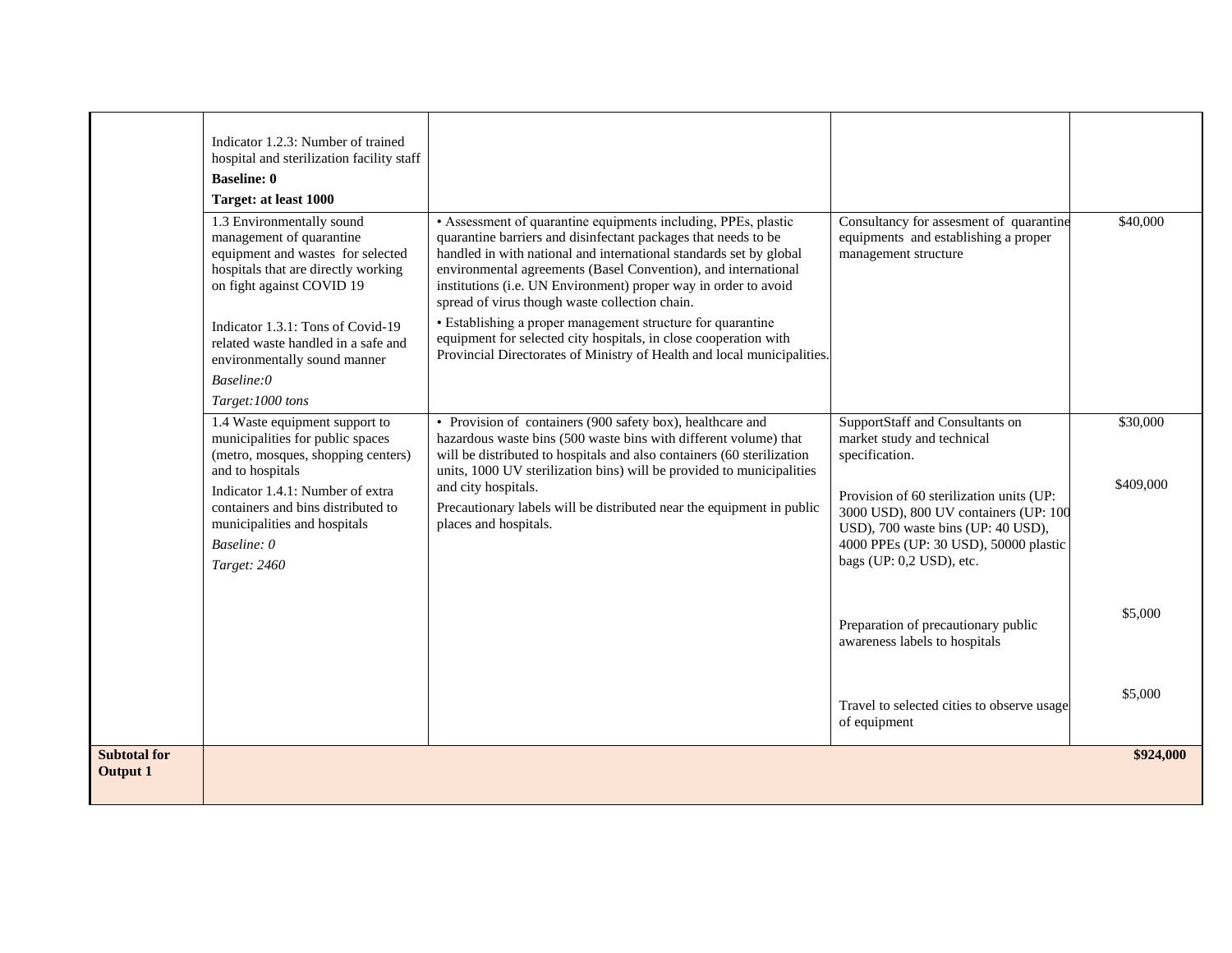|                                                                                                                                                                                                           | Output 2: Inclusive and integrated crisis management and responses                                                                                                                                                                                                                                                                                                                                                                                                                                                                                                                                                                                                                                                                                                                                          |                                                                                                                                                                                                                                                                                                                                                                                                                               |                                                                                                                                        |           |  |  |
|-----------------------------------------------------------------------------------------------------------------------------------------------------------------------------------------------------------|-------------------------------------------------------------------------------------------------------------------------------------------------------------------------------------------------------------------------------------------------------------------------------------------------------------------------------------------------------------------------------------------------------------------------------------------------------------------------------------------------------------------------------------------------------------------------------------------------------------------------------------------------------------------------------------------------------------------------------------------------------------------------------------------------------------|-------------------------------------------------------------------------------------------------------------------------------------------------------------------------------------------------------------------------------------------------------------------------------------------------------------------------------------------------------------------------------------------------------------------------------|----------------------------------------------------------------------------------------------------------------------------------------|-----------|--|--|
| Output 2:<br>Inclusive and<br>integrated crisis<br>management and<br>responses<br>2.1. Support<br>national and<br>sub-national<br>capacities for<br>planning,<br>coordination<br>and crisis<br>management | 2.1 Support national and sub-<br>national capacities for planning,<br>coordination and crisis<br>management<br>Indicator 2.1.1: Preparation of                                                                                                                                                                                                                                                                                                                                                                                                                                                                                                                                                                                                                                                              | • Tourism sector was heavily affected from Covid-19 crisis. Yet<br>since the crisis still severly ongoing the sector it is difficult to<br>asses the currents situation of the sector. New market management<br>strategies are needed for the recovery of tourism sector almost in<br>all regions.                                                                                                                            | Costs of a Local Socio-economic<br>development specialist for<br>coordination/management of the<br>activities with DAs                 | \$50,000  |  |  |
|                                                                                                                                                                                                           | guidelines for fragile sectors<br>tourism, automotive, machinery,<br>textile, food and logistics) against<br>crises in order to enhance their<br>resilience and adaptive capacities<br>in all regions.<br>Baseline: DA's analysis<br>conducted for tourism, textile,<br>food and logistics sectors.<br>Target: 2532 region based<br>sectorial analysis including (i)<br>New market management strategy<br>for the recovery of tourism sector,<br>(ii) a list of emergent needs of<br>regions and adaptive strategies for<br>textile, automotive and machinery<br>sectors, (iii) guidelines for specific<br>sub-sectors of food sector (wheat,<br>cotton, animal feed etc.) and (iv) a<br>crisis management strategy for the<br>changing production and supply<br>chain patterns of the logistics<br>sector. | • Textile, automotive and machinery sectors are vital for<br>employment and export revenues. Changes in demand side require<br>adaptive production strategies in textile, automotive and<br>machinery sectors. A list of emergent needs of regions regarding<br>textile, automotive and machinery sectors will be prepared and<br>accordingly adaptive strategies will be developed                                           | Consultancy costs for development of<br>guidelines and strategies for 6 fragile<br>sectors for selected regions.                       | \$205,000 |  |  |
|                                                                                                                                                                                                           |                                                                                                                                                                                                                                                                                                                                                                                                                                                                                                                                                                                                                                                                                                                                                                                                             | • Covid-19 crisis revealed the importance of reliable food supply<br>chain starting with crop producers and ending in food industry.<br>Guidelines for specific sub-sectors (wheat, cotton, animal feed<br>etc.) that will be adreesed in the Project.                                                                                                                                                                        | A global market analysis and product<br>space analysis                                                                                 | \$20,000  |  |  |
|                                                                                                                                                                                                           |                                                                                                                                                                                                                                                                                                                                                                                                                                                                                                                                                                                                                                                                                                                                                                                                             | • Covid-19 crisis will certainly change global production and<br>supply chain management patterns. Turkey is a transit country in<br>Eurasia Region and bears a huge potential in logistics sector. A<br>crisis management strategy for the logistics sector will be prepared<br>for changing production and supply chain patterns.                                                                                           | Trips to selected regions/cities to<br>provide support to local federations<br>on needs assessment and delivery of<br>services to SMEs | \$15,000  |  |  |
|                                                                                                                                                                                                           |                                                                                                                                                                                                                                                                                                                                                                                                                                                                                                                                                                                                                                                                                                                                                                                                             | • Many exporting businesses are losing their markets and also they<br>might need to produce alternative products for their current<br>markets. A global market analysis and product space analysis for<br>businesses to expand their export baskets will be conducted.<br>• UNDP's partnership with B4G and CBI networks to support<br>crisis management at private sector will be utilized to achieve the<br>expected Output | Translation costs of the guidelines and<br>strategies                                                                                  | \$15,000  |  |  |
|                                                                                                                                                                                                           | Indicator 2.1.2 New markets and<br>alternative products identified and<br>analyzed                                                                                                                                                                                                                                                                                                                                                                                                                                                                                                                                                                                                                                                                                                                          |                                                                                                                                                                                                                                                                                                                                                                                                                               |                                                                                                                                        |           |  |  |
|                                                                                                                                                                                                           | Baseline: No market or product<br>space analysis conducted.<br>Target: A global market analysis<br>and product space analysis for<br>businesses to expand their export<br>baskets.                                                                                                                                                                                                                                                                                                                                                                                                                                                                                                                                                                                                                          |                                                                                                                                                                                                                                                                                                                                                                                                                               |                                                                                                                                        |           |  |  |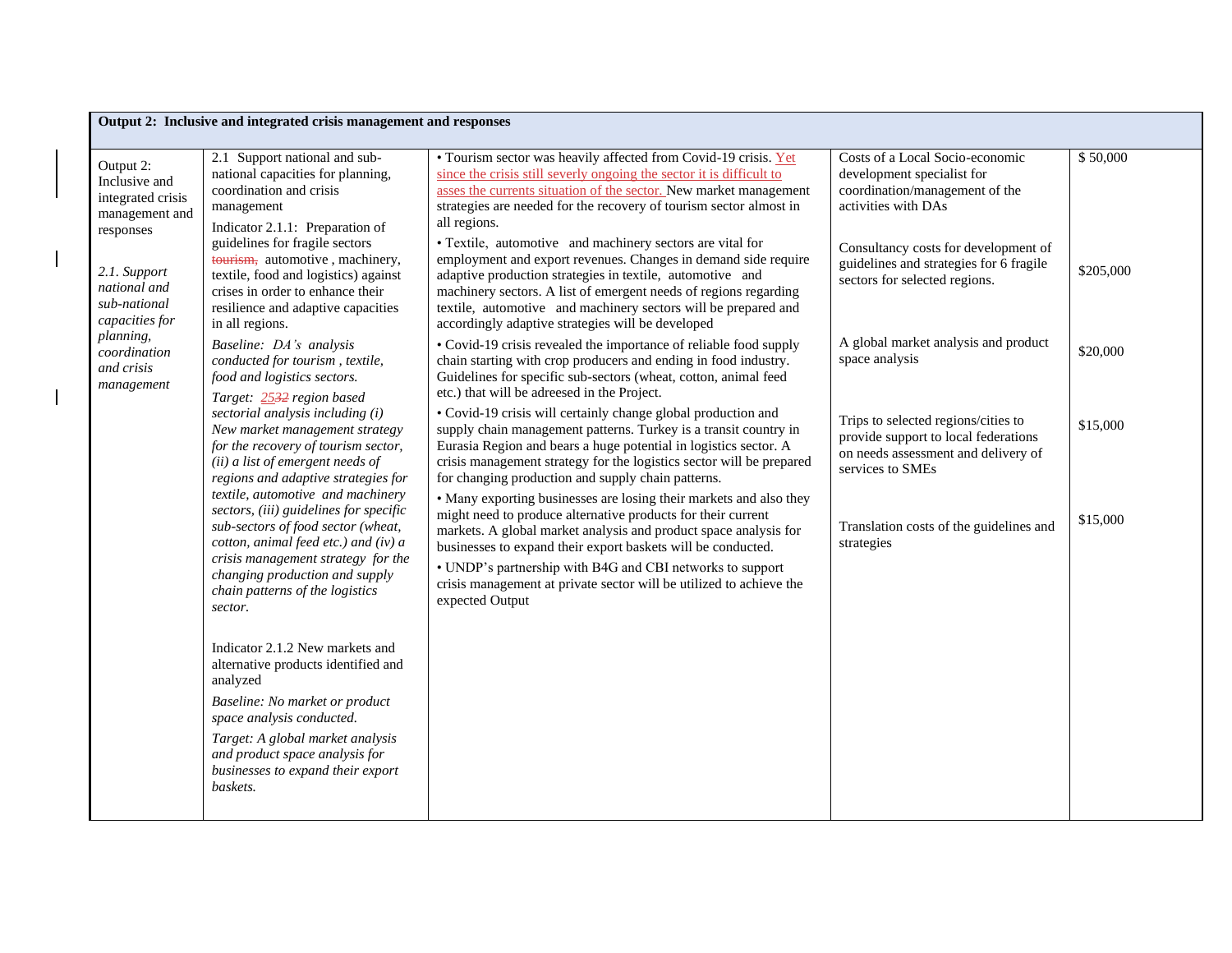| 2.2 Support to local businesses in<br>fragile sectors (tourism, textile, food<br>and logistics sectors) for integrated                                                                                                                   | • Local SMEs will be provided with business advisory services<br>support to help them develop capacities, through an integrated and<br>harmonized local pandemics and disaster resilience support system,                                                                                                                                                                                                                                                                                                                                                                                                                                                                            | Consultancy for outreach and<br>communications with local SMEs                                                                                                                                                                                                                                                                       | \$10,000                           |
|------------------------------------------------------------------------------------------------------------------------------------------------------------------------------------------------------------------------------------------|--------------------------------------------------------------------------------------------------------------------------------------------------------------------------------------------------------------------------------------------------------------------------------------------------------------------------------------------------------------------------------------------------------------------------------------------------------------------------------------------------------------------------------------------------------------------------------------------------------------------------------------------------------------------------------------|--------------------------------------------------------------------------------------------------------------------------------------------------------------------------------------------------------------------------------------------------------------------------------------------------------------------------------------|------------------------------------|
| and rights based approach to<br>resilience development                                                                                                                                                                                   | which is based on inclusive and gender sensitive a approach to risk-<br>informed resilience. The topics that will be addressed in business<br>advisory support programmes/trainings will include but not limited to                                                                                                                                                                                                                                                                                                                                                                                                                                                                  | Strategy and implementation for<br>harmonized Covid-19 response<br>through DAs                                                                                                                                                                                                                                                       | \$15,000                           |
| Indicator 2.2.1: Number of local<br>business provided with technical<br>support:<br>Baseline: 0<br>Target: 1,000 local SMEs<br>Indicator 2.2.2: Number of capacity<br>development programmes for DA:<br>Baseline: 0<br>Target: 4 modules | digitalization and digital marketing, risk management, human capital,<br>creating competitive advantage, data management<br>• Development Agencies will facilitate local mechanisms for SME<br>empowerment in partnership<br>• The capacity development activities for DAs will be addressing risk<br>mitigation and post-disaster recovery policies and processes, based<br>on the 18 month action Plan for risk mitigation activities among<br>DAs. This will be through strengthening the capacities of the DA<br>staff on business management strategies and applied trainings will be<br>conducted for product space analyses techniques related to new<br>markets and products | Business advisory services to SMEs<br>through online and physical meetings<br>(SMEs groups in 6 fragile sectors)<br>including one on one consultancy<br>services.<br>Trips to selected cities to provide support<br>to local federations on needs assessment<br>and delivery of services to SMEs<br>Capacity Development for RDAs on | \$205,024<br>\$10,000<br>\$150,000 |
|                                                                                                                                                                                                                                          |                                                                                                                                                                                                                                                                                                                                                                                                                                                                                                                                                                                                                                                                                      | disaster preparadeness, response and<br>recovery                                                                                                                                                                                                                                                                                     |                                    |
| 2.3. Activating sectors that are critical<br>for frontline COVID-19 response<br>Indicator 2.3.1: Development of a<br>guideline, including global market<br>research data to assist businesses                                            | • A guideline for PPE production, including the standards and a<br>research on global market analysis will be developed in cooperation<br>with USHAS, TURKONFED and exporters unions<br>• An advisors' team, composed of relevant specialists will be<br>established to provide support to target businesses, which will be                                                                                                                                                                                                                                                                                                                                                          | Staff for working private sector<br>coordination of Covid-19 response and<br>recovery                                                                                                                                                                                                                                                | \$45,000                           |
| for PPE production<br>Baseline: No such support and<br>guideline<br>Target: A guideline, including<br>global market research data                                                                                                        | provided with market, product quality and technical production<br>guidance and support for required machinery and other production<br>facility investments. This would engage firms to make investments<br>to supply global PPE demand, complementary to the work of UNDP<br>and OCHA for the development of the vendor list on PPE<br>production.                                                                                                                                                                                                                                                                                                                                   | Consultancies, including (i) an export<br>specialist, (ii) a finance specialist and<br>(iii) a marketing specialist to provide<br>support to SMEs in focus sectors                                                                                                                                                                   | \$84,500 (ICs)                     |
| Indicator 2.3.2: Number of<br>businesses, which received<br>advisory support services for PPE                                                                                                                                            | • An online workshop will be organized with the participation of the<br>finance facilities to provide advisory services for the utilization of<br>grants and concessionary loans for manufacturers, which are<br>engaged in COVID-19 response.                                                                                                                                                                                                                                                                                                                                                                                                                                       | Travel for in-situ support                                                                                                                                                                                                                                                                                                           |                                    |
| production<br>Baseline: 0<br>Target: 10 SMEs                                                                                                                                                                                             | • UNDP's partnership with USHAS, B4G and CBI networks to<br>support crisis management at private sector will be utilized to<br>achieve the expected Output.                                                                                                                                                                                                                                                                                                                                                                                                                                                                                                                          |                                                                                                                                                                                                                                                                                                                                      |                                    |
|                                                                                                                                                                                                                                          |                                                                                                                                                                                                                                                                                                                                                                                                                                                                                                                                                                                                                                                                                      |                                                                                                                                                                                                                                                                                                                                      |                                    |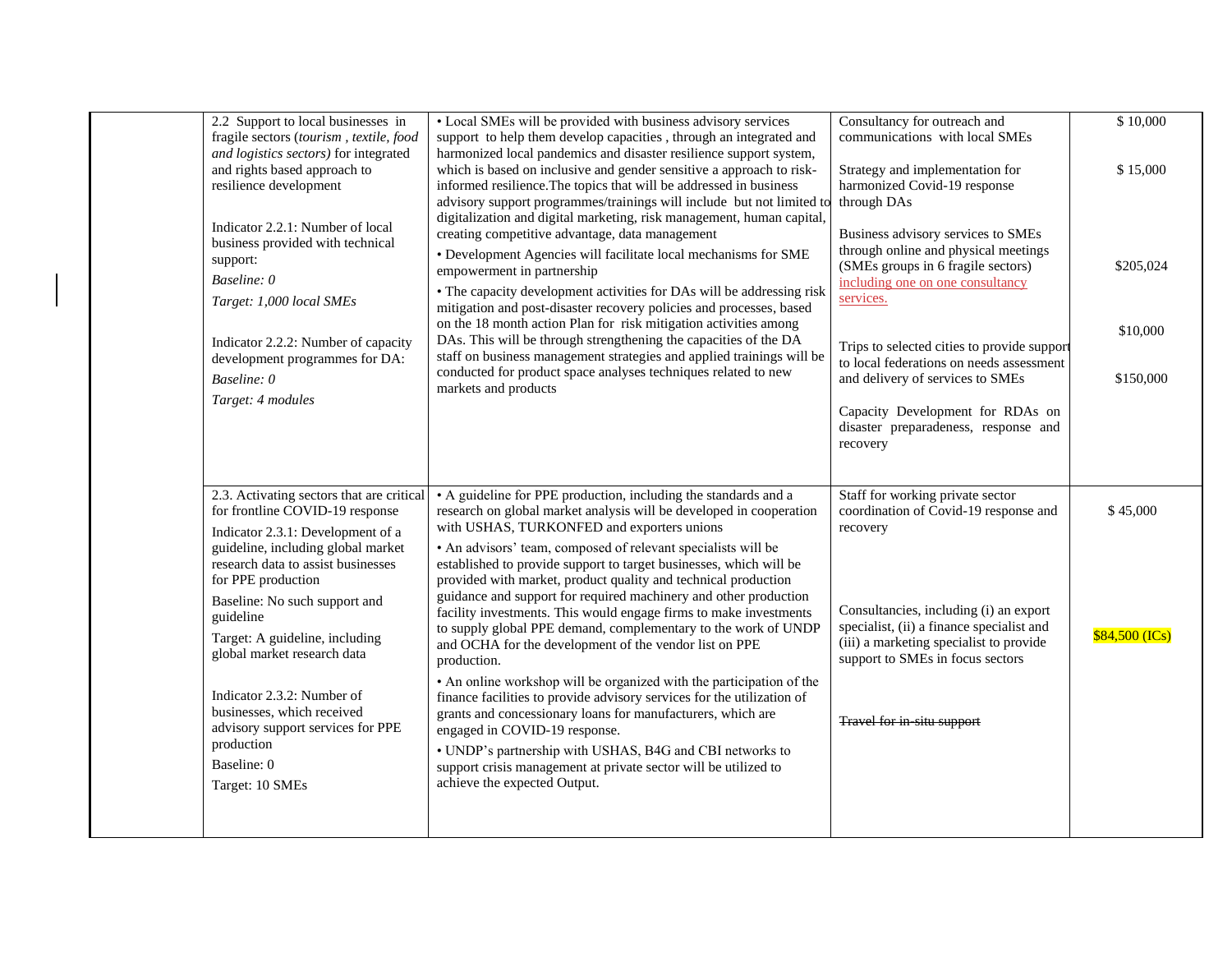|                                                                                                                                                                                                                |                                                                                                                                                                                                                                                                                                                                                                                                                                                                                  |                                                                                                                                                                                                                                                                                                                                     | \$26,000             |
|----------------------------------------------------------------------------------------------------------------------------------------------------------------------------------------------------------------|----------------------------------------------------------------------------------------------------------------------------------------------------------------------------------------------------------------------------------------------------------------------------------------------------------------------------------------------------------------------------------------------------------------------------------------------------------------------------------|-------------------------------------------------------------------------------------------------------------------------------------------------------------------------------------------------------------------------------------------------------------------------------------------------------------------------------------|----------------------|
|                                                                                                                                                                                                                |                                                                                                                                                                                                                                                                                                                                                                                                                                                                                  | Communications and outreach costs                                                                                                                                                                                                                                                                                                   | \$5,500              |
| 2.4. Business development services<br>for Syrian-owned enterprises on<br>digitalization                                                                                                                        | · Online trainings on digital communications tools, marketing<br>practices, sales channel development & managing social media<br>tools for businesses and the trainings will be complement with                                                                                                                                                                                                                                                                                  | <b>Technical Equipment</b><br>Hardware for specialists<br>(3 PCs, 3 phones and lines)<br>Responsible NGO partner for the<br>facilitation of consultancy and<br>delivery of grants.                                                                                                                                                  | \$57,250             |
| Indicator 2.4.1 Number of SMEs<br>supported with online training,<br>consultancy and recovery grants:<br>Baseline:176 <sup>10</sup><br>Target:530 enterprises (of which 20<br>% will be women-led enterprises) | online mentoring sessions to support at least 250 Syrian-owned<br>entreprises.<br>• At least 50 beneficiaries will be provided with consultancy on<br>government's COVID-19 response & support to MSMEs to enable<br>them applying to the available support mechanisms.                                                                                                                                                                                                          | Development of 5 online training<br>modules and the provision of the<br>trainings to be provided to at least 250<br>MSMEs. (5 trainings x \$4,000 incl.<br>preparation / translation of material,<br>trainer & online tool, outreach fees to<br>reach min 250 beneficiaries)                                                        | \$20,000             |
|                                                                                                                                                                                                                | •Support packages will be comprised of digital marketing, digital<br>infrastructure and mini recovery grant provided through NGO Partner<br>which will carry 30 MSMEs to the existing e-commerce platforms<br>while digital infrastructure and mini recovery grant will support 200<br>MSMEs in having unlimited internet access, e-mailing & cloud<br>storage and covering their basic expenditures while concentrating on<br>their business continuity through digitalization. | Digital marketing support<br>(consultancy, design of websites and<br>introduction to the e-commerce<br>platforms) for 30 MSMEs. (30 MSMEs<br>x \$900)<br>Consultancies on government's<br>COVID-19 response and support                                                                                                             | \$27,000<br>\$11,250 |
|                                                                                                                                                                                                                | •Women led enterprises and women entrepreneurs will be<br>prioritized and 20% of the overall beneficiaries will be women as<br>well.                                                                                                                                                                                                                                                                                                                                             | programs to 50 unique MSMEs. (50<br>MSMEs x \$225 incl. one on one<br>consultancy by legal/financial experts<br>(50 unique beneficiary receiving<br>multiple consultancies)<br>Grants for digital infrastructure for<br>150 MSMEs and mini recovery support<br>for 50 MSMEs. (150 MSMEs x \$496<br>incl. unlimited internet access, | \$74,500             |

<sup>&</sup>lt;sup>10</sup> Between September 2019-January 2020, 176 Syrian owned enterprises and entrepreunuers have received business development consultancies mainly on how to do business in Turkey including registration of new businesses, legal and financial regulations in the framework of Turkey Resilience Project in response to Syria Crisis.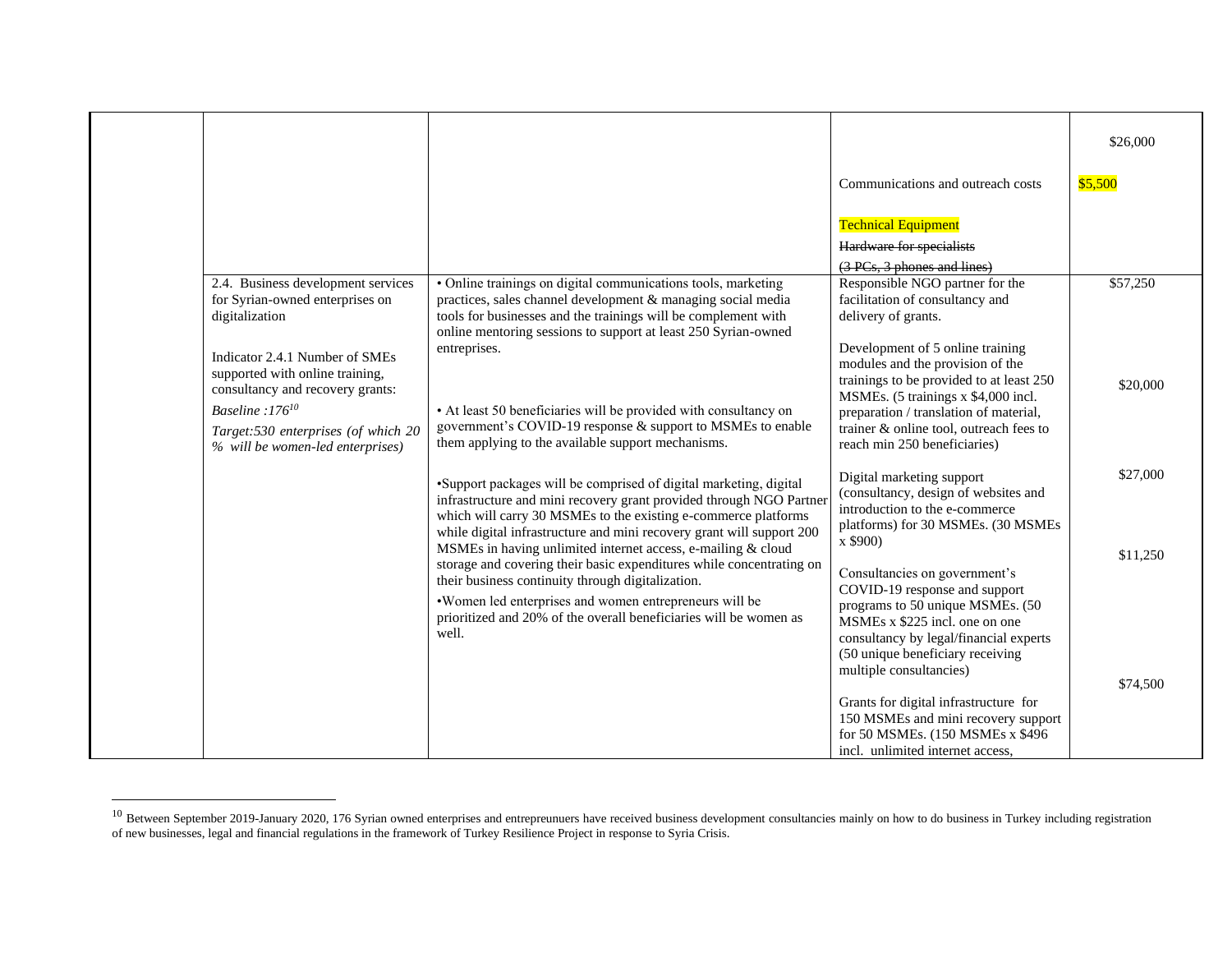| 2.5 Freelance working platform in                                                                                                                                                                                                                                                                                                                                                                                                                                                                                                                                                                                                                                                                                                                                   |                                                                                                                                                                                                                                                                                                                                                                                                                                                                                                                                                                                                                                                                                                                                                                                                                                                                                                                                                                                                                                                                                                                                                                                                                                                           |                                                                                                                                     |                       |  |
|---------------------------------------------------------------------------------------------------------------------------------------------------------------------------------------------------------------------------------------------------------------------------------------------------------------------------------------------------------------------------------------------------------------------------------------------------------------------------------------------------------------------------------------------------------------------------------------------------------------------------------------------------------------------------------------------------------------------------------------------------------------------|-----------------------------------------------------------------------------------------------------------------------------------------------------------------------------------------------------------------------------------------------------------------------------------------------------------------------------------------------------------------------------------------------------------------------------------------------------------------------------------------------------------------------------------------------------------------------------------------------------------------------------------------------------------------------------------------------------------------------------------------------------------------------------------------------------------------------------------------------------------------------------------------------------------------------------------------------------------------------------------------------------------------------------------------------------------------------------------------------------------------------------------------------------------------------------------------------------------------------------------------------------------|-------------------------------------------------------------------------------------------------------------------------------------|-----------------------|--|
| cooperation for refugees and<br>asylum seekers with Arabic literacy<br>and basic computer skills<br>Indicator 2.5.1 Establishment of a<br>freelance working platform to cater<br>labour demand for Arabic speakers<br>Baseline: No freelance working<br>platform<br>Target: one such platform established<br>and operational<br>Indicator 2.5.2 Organization of the<br>info sessions on the freelance working<br>platform<br>Baseline: 25 refugees per session<br>Target: 10 sessions & 250 refugees<br>Indicator 2.5.3 Operationalization of<br>the freelance platform during the pilot<br>phase as the freelance service provider<br>Baseline: 0 (no freelance platform<br>available)<br>Target: 50 refugees' profiles will be<br>uploaded during the pilot phase | • An online platform will be established to enable labour demand and<br>supply for freelance jobs to meet, including data entry, graphics, web<br>development in Arabic language. (UNDP Turkey has already been in<br>working on the employment of the refugees, mainly in the<br>manufacturing industry and has placed over 1653 refugees and host<br>community members in over 8 provinces in 2019-2020 and this<br>experience will facilitate the implementation phase.)<br>•The labour demand will be originated from Bangladesh as the second<br>country receiving the largest demand for freelance jobs including data<br>entry, graphics, web development in Arabic language,<br>• Labour supply will be provided in Turkey through refugees and<br>asylum seekers with Arabic literacy and basic computer skills, by the<br>NGO partners (e.g. TRC) operating community centers for refugees<br>and asylum seekers in over 15 provinces.<br>· Youth and women beneficiaries participating to the computer and<br>coding classes with Arabic literacy in the Centers and university<br>students will be targeted for the freelance working opportunities.<br>• UNDP will provide the link to the global network and scaling up of<br>the platform. | Software development for the online<br>platform                                                                                     | \$60,000              |  |
|                                                                                                                                                                                                                                                                                                                                                                                                                                                                                                                                                                                                                                                                                                                                                                     |                                                                                                                                                                                                                                                                                                                                                                                                                                                                                                                                                                                                                                                                                                                                                                                                                                                                                                                                                                                                                                                                                                                                                                                                                                                           |                                                                                                                                     | \$1,106,524           |  |
| Output 3: Addressing the human rights and socio-economic impact of COVID-19                                                                                                                                                                                                                                                                                                                                                                                                                                                                                                                                                                                                                                                                                         |                                                                                                                                                                                                                                                                                                                                                                                                                                                                                                                                                                                                                                                                                                                                                                                                                                                                                                                                                                                                                                                                                                                                                                                                                                                           |                                                                                                                                     |                       |  |
| Indicator 3.1.1 Impacts of COVID-<br>19 on unemployment analysed<br>Baseline: No analysis conducted on<br>impacts of COVID-19 on<br>unemployed<br>Target: One comprehensive analysis                                                                                                                                                                                                                                                                                                                                                                                                                                                                                                                                                                                | • Employment friendly sectors shrunk due to Covid-19 crisis and<br>many people might stay out of labor market since many professions<br>will disappear after the digital transformation. Trainings and capacity<br>building activities are needed for upgrading digital skills of<br>unemployed individuals<br>•The sectoral predomination will be determined in regional level in<br>the context of the project. The unemployment candidates ratios will be                                                                                                                                                                                                                                                                                                                                                                                                                                                                                                                                                                                                                                                                                                                                                                                              | Consultancy costs to conduct the<br>assessments<br>A corporate consultancy for outreach<br>and comms strategy and<br>implementation | \$30,000<br>\$520,000 |  |
|                                                                                                                                                                                                                                                                                                                                                                                                                                                                                                                                                                                                                                                                                                                                                                     | of the impact of COVID-19 on<br>unemployment with specific focus on                                                                                                                                                                                                                                                                                                                                                                                                                                                                                                                                                                                                                                                                                                                                                                                                                                                                                                                                                                                                                                                                                                                                                                                       | determined in the reference of the sectoral location quotients. The                                                                 |                       |  |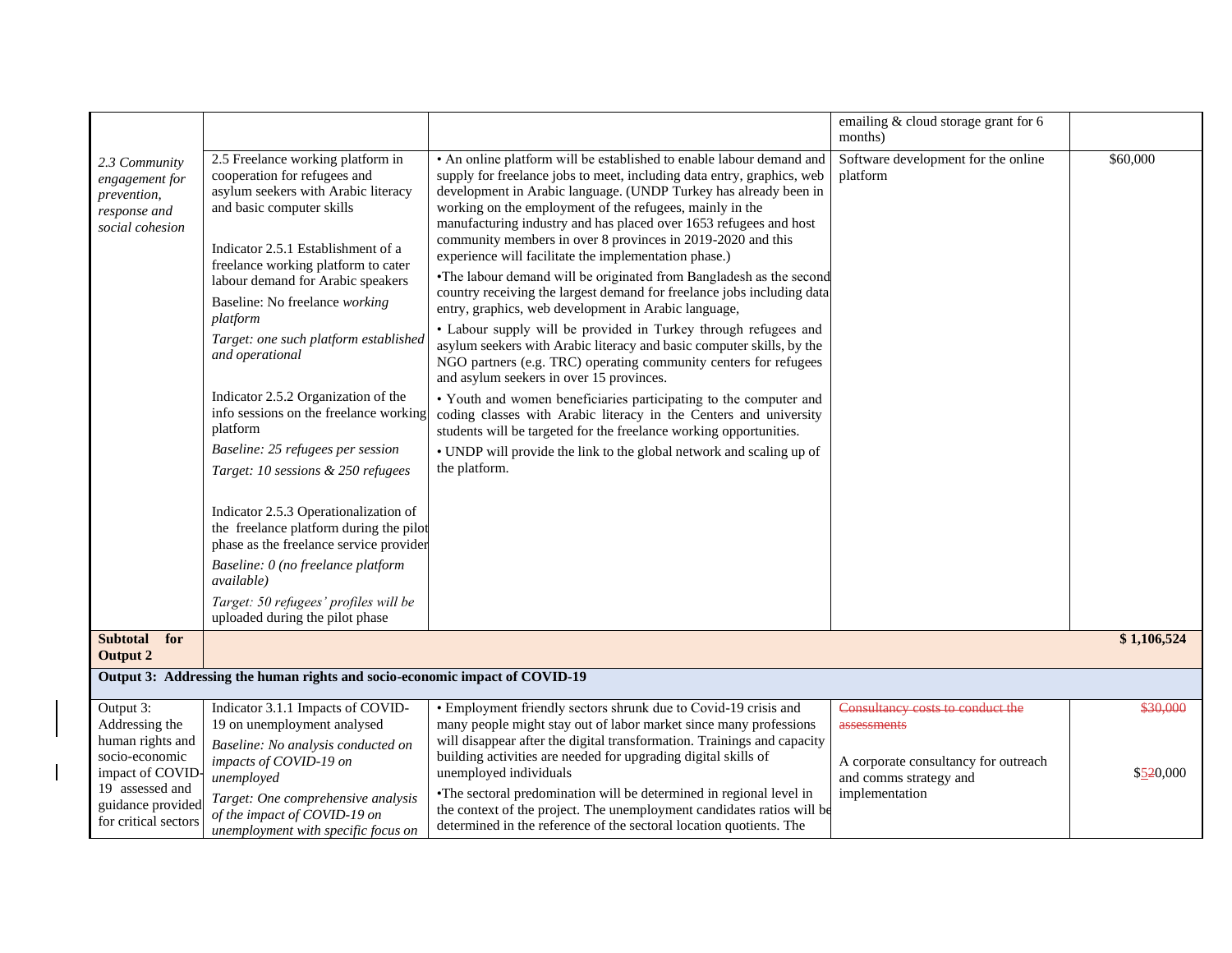| 3.1. Meso-,<br>macro- and<br>micro-level<br>socio-economic<br>impact<br>assessments | cooperation ILO.                                                                                                                | youth prepared and validated in<br>Indicator 3.1.2: Skills of<br>unemployed youth strengthened to<br>support digital economy                              | potential candidates will be in 18-29 age group and freshly graduated<br>from vocational schools and will have training programs which of<br>matching the proposed sectoral needs. The candidates will be certified<br>by the Vocational Qualifications Authority.                                                                                              | of3,000<br>Training<br>unemployed<br>individuals                                                                                              | \$150,000                |
|-------------------------------------------------------------------------------------|---------------------------------------------------------------------------------------------------------------------------------|-----------------------------------------------------------------------------------------------------------------------------------------------------------|-----------------------------------------------------------------------------------------------------------------------------------------------------------------------------------------------------------------------------------------------------------------------------------------------------------------------------------------------------------------|-----------------------------------------------------------------------------------------------------------------------------------------------|--------------------------|
|                                                                                     | Baseline: 0                                                                                                                     |                                                                                                                                                           |                                                                                                                                                                                                                                                                                                                                                                 |                                                                                                                                               |                          |
|                                                                                     | Target: Trainings and capacity<br>building activities for upgrading<br>digital skills of 3,000 unemployed<br>vouth.             |                                                                                                                                                           |                                                                                                                                                                                                                                                                                                                                                                 |                                                                                                                                               |                          |
| 3.2. Policy and                                                                     |                                                                                                                                 |                                                                                                                                                           |                                                                                                                                                                                                                                                                                                                                                                 |                                                                                                                                               |                          |
| legal advisory<br>services                                                          | 3.2 Policy advisory services for<br>transition to low-carbon, inclusive and<br>rights-based economy in line with<br><b>SDGs</b> |                                                                                                                                                           | • A policy paper will be developed through a stakeholder meeting<br>and shared with Government and non-government organizations to<br>provide guidance during opening up of the sectors to ensure new<br>norms of the economy is built on high consideration of sustainable<br>development principles to enable an inclusive and sustainable<br>market for all. | Consultancy<br>services<br>for<br>the<br>development of policy paper<br>Consultations<br>with Government.<br>private sector and NGOs on draft | \$25,000<br>\$15,000     |
|                                                                                     |                                                                                                                                 | Indicator 3.2.1: Preparation of a policy<br>recommendation for new norms of the<br>economy in the post-Covid-19 era<br>Baseline: no policy recommendation |                                                                                                                                                                                                                                                                                                                                                                 | policy paper through workshops<br>Advocacy and communication of the<br>policy paper                                                           | \$10,000                 |
|                                                                                     |                                                                                                                                 | Target: one such policy                                                                                                                                   |                                                                                                                                                                                                                                                                                                                                                                 |                                                                                                                                               |                          |
|                                                                                     | recommendation                                                                                                                  |                                                                                                                                                           |                                                                                                                                                                                                                                                                                                                                                                 |                                                                                                                                               |                          |
| <b>Subtotal for Output 3</b><br><b>Total Programme Budget</b>                       |                                                                                                                                 |                                                                                                                                                           |                                                                                                                                                                                                                                                                                                                                                                 |                                                                                                                                               | \$250,000<br>\$2,280,524 |
| <b>DPC</b>                                                                          |                                                                                                                                 | Staff time: USD91,000                                                                                                                                     |                                                                                                                                                                                                                                                                                                                                                                 |                                                                                                                                               |                          |
|                                                                                     |                                                                                                                                 | Assistant Resident Representative (Programme) (7%)                                                                                                        |                                                                                                                                                                                                                                                                                                                                                                 |                                                                                                                                               |                          |
|                                                                                     |                                                                                                                                 | Portfolio Manager - SCRR (24.8%)                                                                                                                          |                                                                                                                                                                                                                                                                                                                                                                 |                                                                                                                                               |                          |
|                                                                                     |                                                                                                                                 | Programme Manager - Private Sector (24.8%)                                                                                                                |                                                                                                                                                                                                                                                                                                                                                                 |                                                                                                                                               |                          |
|                                                                                     |                                                                                                                                 | M&E Analyst (9.9%)                                                                                                                                        |                                                                                                                                                                                                                                                                                                                                                                 |                                                                                                                                               |                          |
|                                                                                     |                                                                                                                                 | Portfolio Manager - ISG (25 %)                                                                                                                            |                                                                                                                                                                                                                                                                                                                                                                 |                                                                                                                                               |                          |
|                                                                                     |                                                                                                                                 | Procurement Analyst (9.9%)                                                                                                                                |                                                                                                                                                                                                                                                                                                                                                                 |                                                                                                                                               |                          |